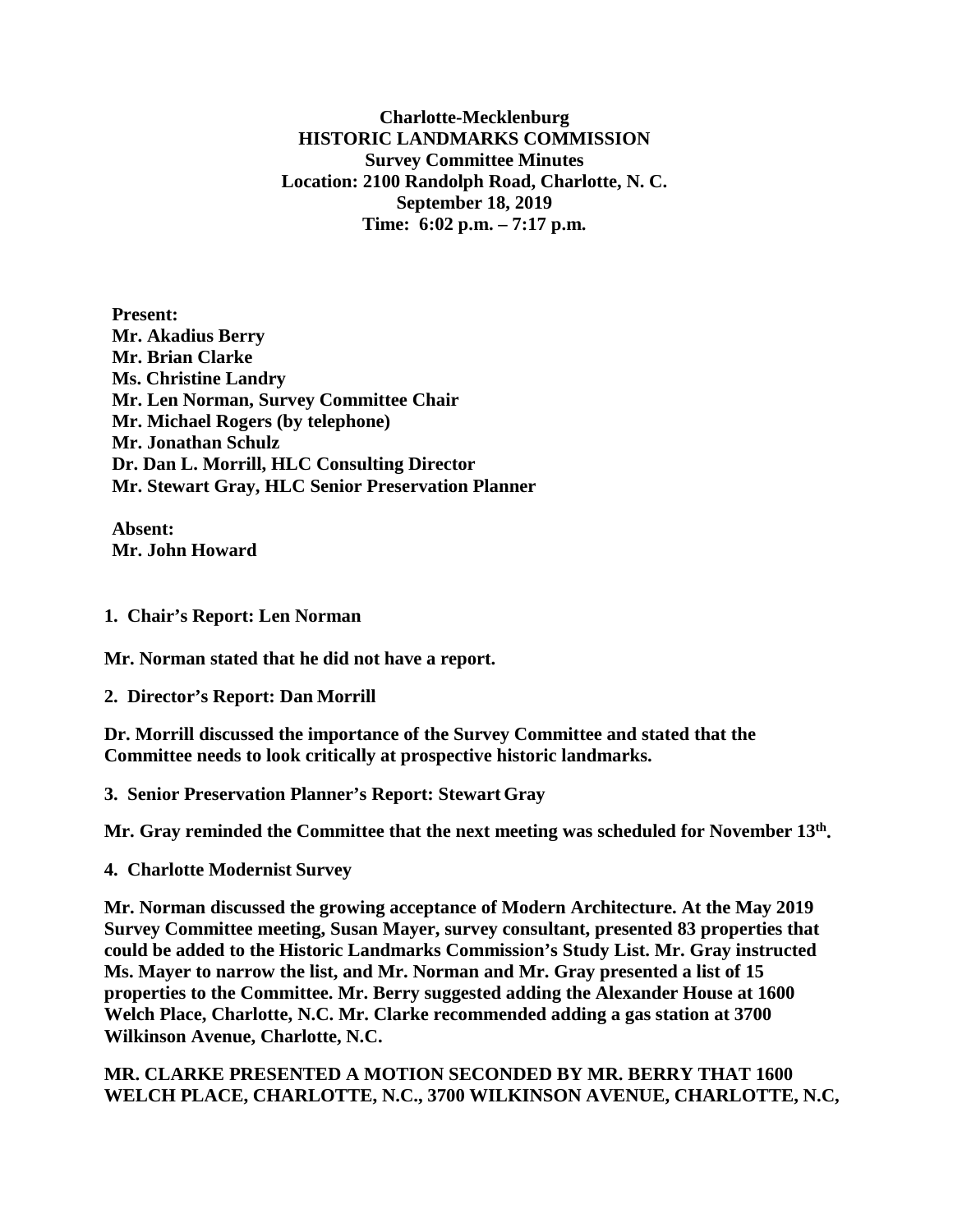## **AND THE LIST OF MODERNIST PROPERTIES PRESENTED TO THE SURVEY COMMITTEE BE ADDED TO THE HISTORIC LANDMARKS COMMISSION'S STUDY LIST OF PROSPECTIVE HISTORIC LANDMARKS. THE COMMITTEE UNANIMOUSLY APPROVED THE MOTION.**

## **5. Beatties Ford Road Corridor Survey**

**Mr. Gray recommended that the Survey Committee recommend that the Historic Landmarks Commission approve a first phase of the Beatties Ford Road Corridor Survey to include Washington Heights, University Park, extant Green Book properties, and the buildings that front on Beatties Ford Road between Brookshire Blvd and Interstate 85. The survey of Washington Heights would include an inventory of all pre-1945 buildings and any post-1945 architecturally or historically significant buildings. An historic report on the University Park neighborhood would be produced with a general analysis of the housing stock and would identify architecturally and historically significant properties. The survey would also inventory all pre-1945 buildings that front Beatties Ford Road and any post-1945 architecturally or historically significant buildings. The work product would be a spreadsheet with the data for Washington Heights and the Beatties Ford Road properties, and a report containing the historical research and the descriptions of individually significant properties. Mr. Gray recommended that Brandon Lunsford, University Archivist and Digital Manager at Johnson C. Smith University, be engaged to perform the work for \$5,000.** 

**MR. SCHULZ PRESENTED A MOTION SECONDED BY MS. LANDRY THAT THE SURVEY COMMITTEE RECOMMEND TO THE HISTORIC LANDMARKS COMMISSION THAT IT ENGAGE BRANDON LUNSFORD TO PRODUCE THE BEATTIES FORD ROAD CORRIDOR SURVEY AS PRESENTED BY STAFF FOR A FEE OF \$5,000. THE COMMITTEE UNANIMOUSLY APPROVED THE MOTION.** 

**6. Consideration of the Survey and Research Report for the Helper-Walley House, 603 North Main Street, Davidson, N.C.**

**The Survey and Research Report for the Helper-Walley House was presented to the Survey Committee at its August 2019 meeting. The Committee did not believe that the report made a strong case for special significance, and Staff agreed to work with the consultant, Susan Mayer, to improve the argument for special significance. Mr. Gray presented a revised report that argued that the property was significant in that it clearly demonstrated the transitional nature of architecture. Dr. Morrill suggested that going forward that when a property is being considered for landmark designation that a request should be made to the owner that they allow protective covenants to be attached to the property. The Committee agreed to discuss the idea at a future meeting.** 

**MR. CLARKE PRESENTED A MOTION SECONDED BY MS. LANDRY THAT THE SURVEY COMMITTEE RECOMMEND TO THE HISTORIC LANDMARKS COMMISSION THAT IT PROCESS THE HELPER-WALLEY HOUSE, 603 NORTH MAIN STREET, DAVIDSON, N.C., FOR HISTORIC LANDMARK DESIGNATION. THE**